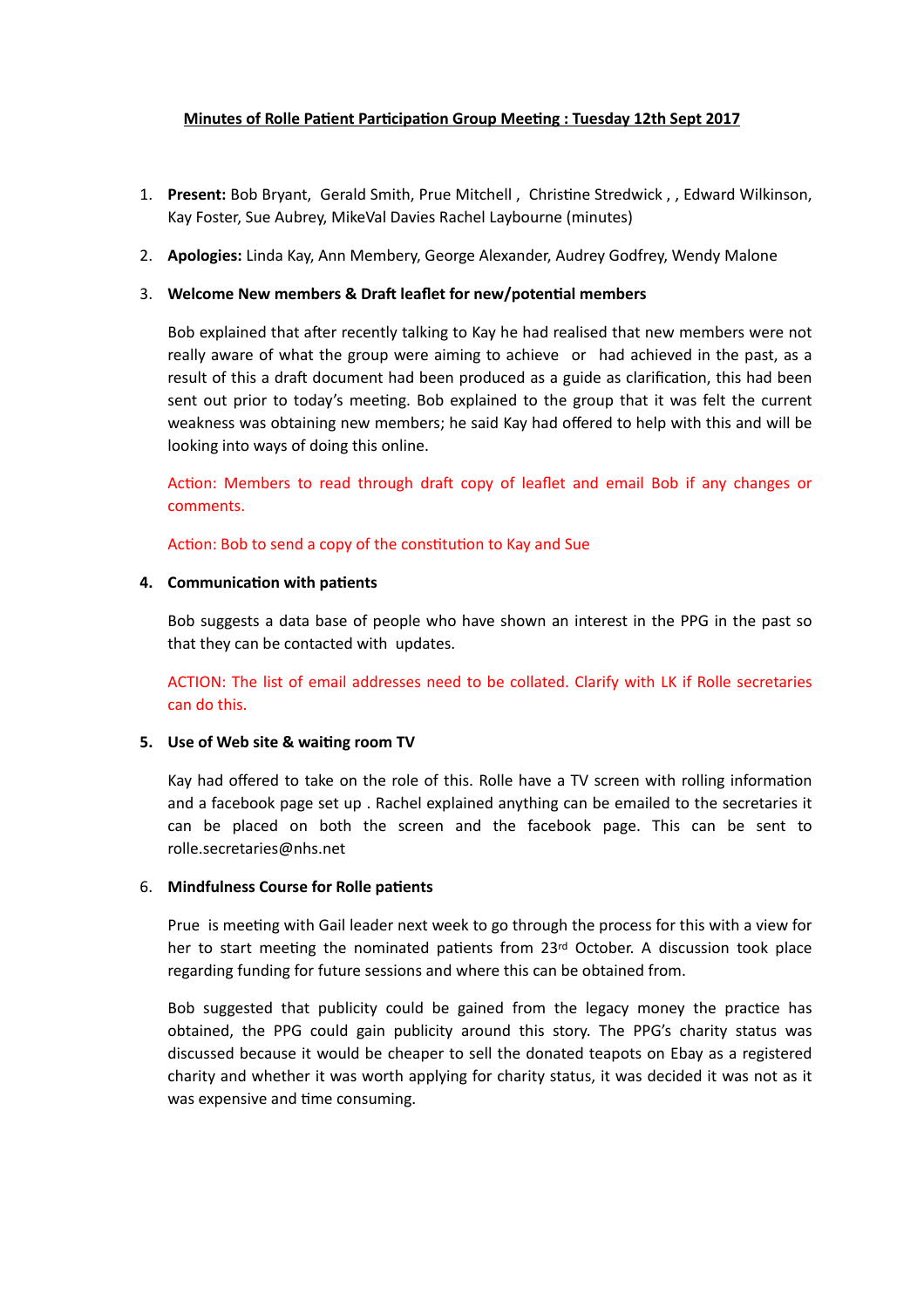ACTION: Sarah Andrews husband Tom to be asked to sell the teapots on Ebay on behalf of the PPG.

### 7. Practice managers session Flu Clinic

Linda Kay was on leave and so not able to speak today. The main flu clinics are being held on Saturday 7th Oct and Sunday 15th October. Gerry is in the process of making a leaflet that can be handed out to potential new recruits which includes a list of the equipment that has been provided by the PPG for the surgery. There are T-shirts available for the PPG to wear instead of badges. It was decided a PPG raffle would be promoted at the Flu clinics with the draw taking place at the PPG October meeting.

A rota was decided on for PPG promotional cover at the flu clinics:

Saturday 7<sup>th</sup> Oct-9-10am Kay, 10-12pm George, 12-1pm Edward, 1-3pm Christine.

### 8. Feedback on CCG and other meetings attended by members of Rolle PPG

Bob explained a meeting of all the PPG chairs was taking place today but he was unable to attend as it had clashed with the PPG Rolle meeting. There was another meeting taking place at Budleigh hub this afternoon and both Mike and Edward were attending this.

# ACTION:Bob will pass Kay's name to Dave Bassed so that she may become more involved if she wishes in the other meetings that take place.

Prue said the GP's from Rolle went to visit the Budleigh Hub on the 7th September, she explained there were lots of ideas and enthusiasm. She gave the group an over view- there is a day centre and a nursery and the plan is for both groups to eat together . There are learning disability clients cooking in the kitchen. It is open 8am-8pm and is run by Westbank which is a not for profit organisation. Prue said in the future it may be a great place to hold events and talks.

### ACTION: Bob will contact the Budleigh Hub to arrange a tour for the PPG.

Gerry said he had spoken to Dr Willcock about the talk he had done on Dermatology and mentioned the disappointing turn out. He said Dr Willcock had suggested directing it to a contained audience such as a home or a playgroup.

### **9. Report from Treasurer (Ann)/ Fund raising**

Ann was not present today-apologies. Bob advised there is currently £1333 - 69p in the bank account. Books raised another £85.39 last month and the teapots had raised £75.

### 10. **Any other business**

Sue explained she had been working with the arrhythmia nurse Linda at the RD&E who had recently ran 2 successful patient days. As the last previously well attended talk by the Rolle PPG was on cardiology it was suggested this may be a popular subject to have a talk on. Prue then explained the role of the new palliative care doctors employed by the RD&E which led on to a discussion about Hospicecare home service which enables patients who wish to die at home to be able to do this with their support. It was agreed it would be helpful to set a rolling programme with a list of talks and dates set in advance and that this may be suitable